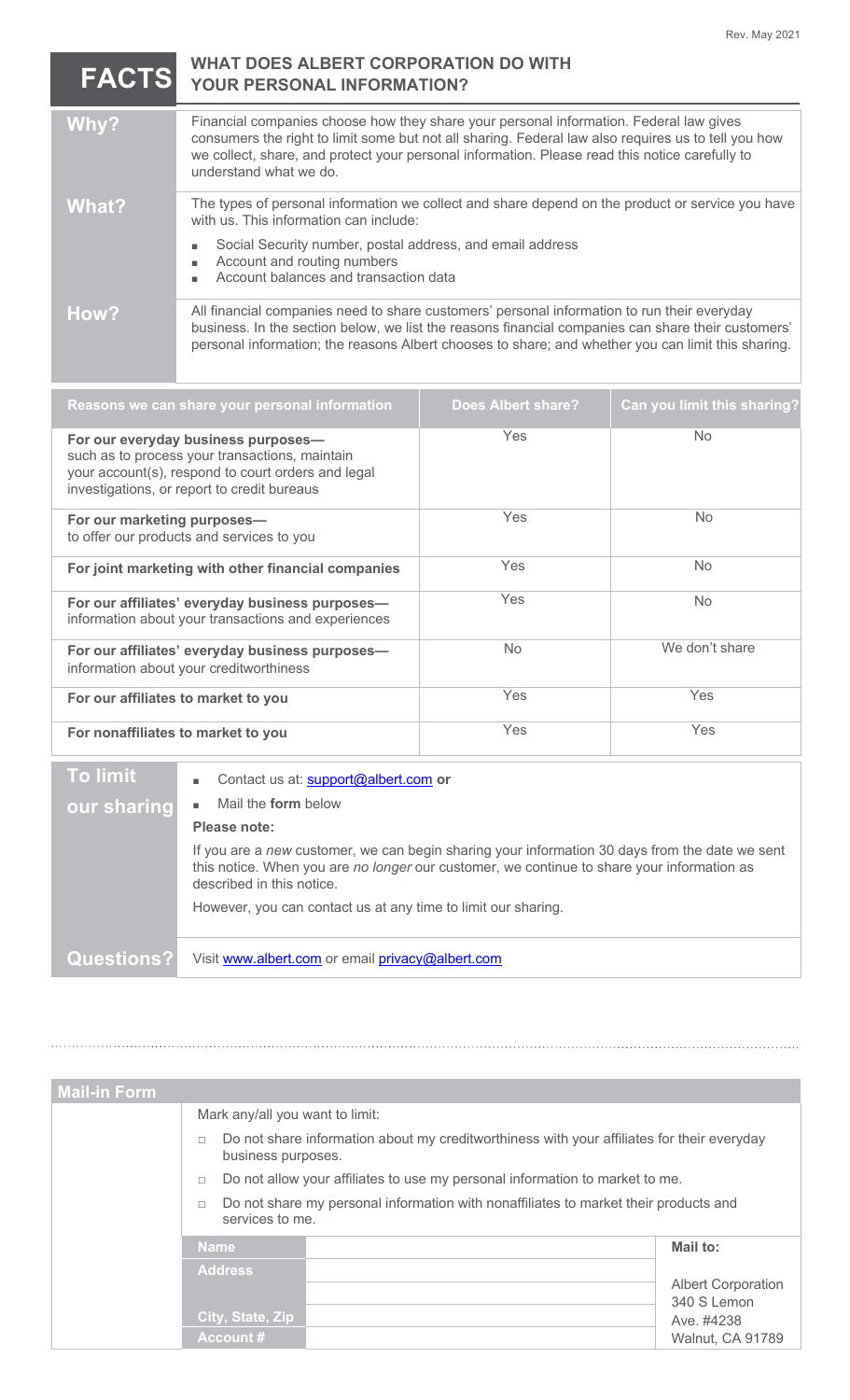| Who we are                                                                               |                                                                                                                                                                                                                                                                                                                                                                                                       |  |  |  |
|------------------------------------------------------------------------------------------|-------------------------------------------------------------------------------------------------------------------------------------------------------------------------------------------------------------------------------------------------------------------------------------------------------------------------------------------------------------------------------------------------------|--|--|--|
| Who is providing this notice?                                                            | Albert companies that have Albert in the name, including Albert<br>Corporation, Albert Insurance Services, LLC ("Albert Insurance"), Albert<br>Securities, LLC, Albert Investments, LLC ("Albert Investments"), and<br>Albert Cash, LLC ("Albert Cash").                                                                                                                                              |  |  |  |
| What we do                                                                               |                                                                                                                                                                                                                                                                                                                                                                                                       |  |  |  |
| How does Albert protect my personal<br>information?                                      | To protect your personal information from unauthorized access<br>and use, we use security measures that comply with federal law.<br>These measures include computer safeguards and secured files<br>and buildings.                                                                                                                                                                                    |  |  |  |
| How does Albert collect my personal<br>information?                                      | We collect your personal information, for example, when you<br>Open an account or make deposits or withdrawals from your<br>accounts<br>Make a purchase or transaction<br>Communicate with us about your account<br>٠<br>We also collect your personal information from others, such as credit<br>bureaus, affiliates, or other companies.                                                            |  |  |  |
| Why can't I limit all sharing?                                                           | Federal law gives you the right to limit only<br>sharing for affiliates' everyday business purposes-information<br>about your creditworthiness<br>affiliates from using your information to market to you<br>sharing for nonaffiliates to market to you<br>State laws and individual companies may give you additional rights to<br>limit sharing. See below for more on your rights under state law. |  |  |  |
| What happens when I limit<br>sharing for an account I hold<br>jointly with someone else? | Your choices will apply to everyone on your account.                                                                                                                                                                                                                                                                                                                                                  |  |  |  |
| <b>Definitions</b>                                                                       |                                                                                                                                                                                                                                                                                                                                                                                                       |  |  |  |
| <b>Affiliates</b>                                                                        | Companies related by common ownership or control. They can be<br>financial and nonfinancial companies.<br>Albert Insurance Services, LLC ("Albert Insurance")<br><b>Albert Securities, LLC</b><br>Albert Investments, LLC ("Albert Investments")<br>Albert Cash, LLC ("Albert Cash").                                                                                                                 |  |  |  |
| <b>Nonaffiliates</b>                                                                     | Companies not related by common ownership or control. They can be<br>financial and nonfinancial companies.<br>Albert does not share with nonaffiliates so they can market to you.                                                                                                                                                                                                                     |  |  |  |
| Joint marketing                                                                          | A formal agreement between nonaffiliated financial companies that<br>together market financial products or services to you.<br>Our joint marketers may include financial service providers, non-<br>financial companies, and other businesses                                                                                                                                                         |  |  |  |
| <b>Other important information</b>                                                       |                                                                                                                                                                                                                                                                                                                                                                                                       |  |  |  |

**Page 2**

Residents of California and Nevada are entitled to additional privacy rights. Please see our Privacy Policy for additional information.

**For Nevada residents only.** Nevada law requires that we provide you with the following contact information: Bureau of Consumer Protection, Office of the Nevada Attorney General, 555 E. Washington Ave., Suite 3900, Las Vegas, NV 89101; Phone number: 702-486-3132; Email: aginfo@ag.nv.gov

**Vermont.** Under Vermont law, we will not share information we collect about Vermont residents with companies outside of our corporate family, unless the law allows. For example, we may share information with your consent, to service your accounts or under joint marketing agreements with other financial institutions with which we have joint marketing agreements. We will not share information about your creditworthiness within our corporate family except with your consent, but we may share information about our transactions or experiences with you within our corporate family without your consent.

**California.** Under California law, we will not share information we collect about you with companies outside of Albert, unless the law allows. For example, we may share information with your consent, to service your accounts, or to provide rewards or benefits you are entitled to. We will limit sharing among our companies to the extent required by California law.

**For Insurance Customers in AK, AL, AR, AZ, CA, CO, CT, DC, DE, FL, GA, HI, IA, ID, IL, IN, KS, KY, LA, MA, MD, ME, MI, MN, MS, MO, MT, NC, ND, NE, NH, NJ, NM, NV, NY, OH, OK, OR, PA, RI, SC, SD, TN, TX, UT, VA, VT, WA, WI, WV, and WY only.** The term "Information" in this part means customer information obtained in an insurance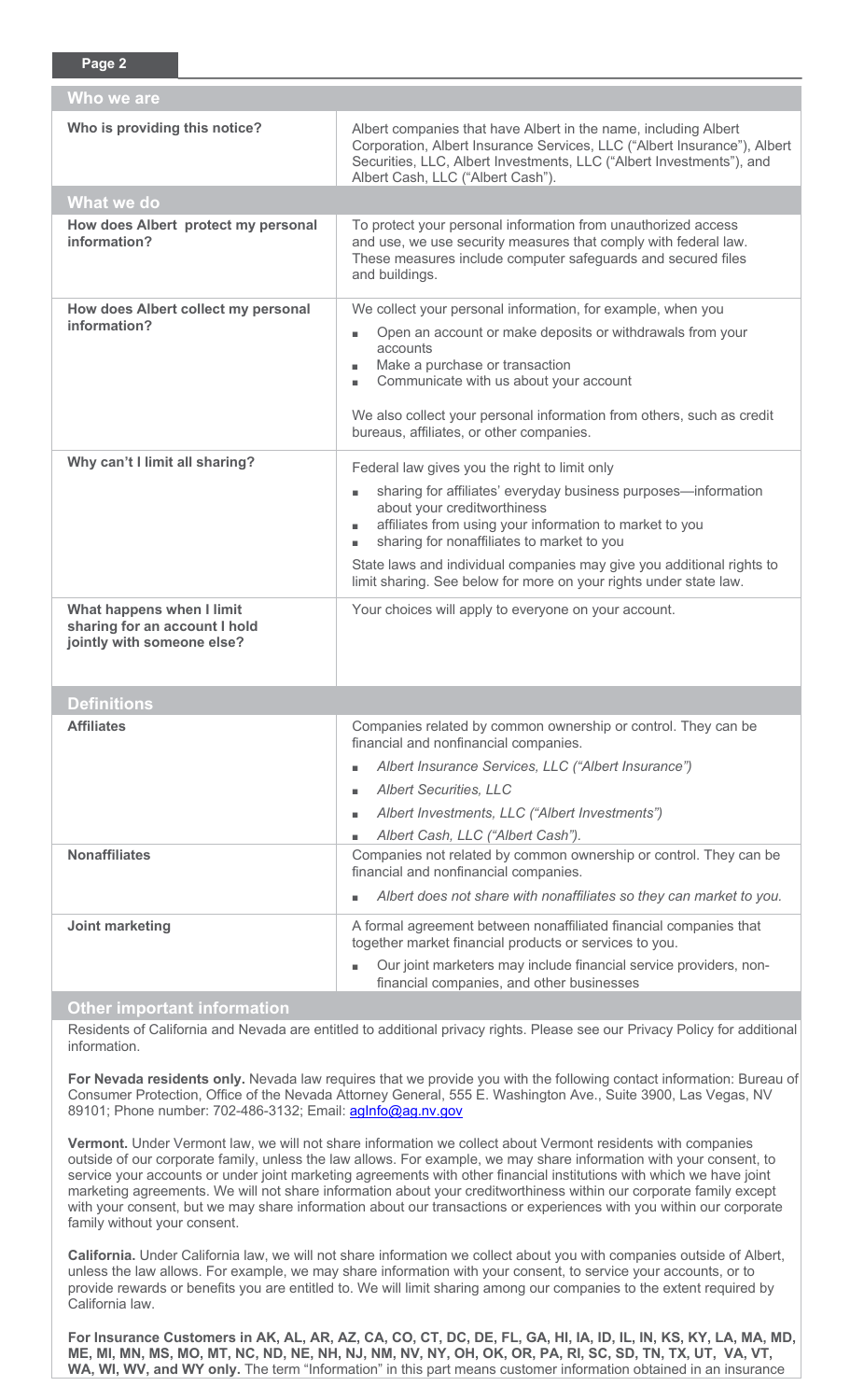transaction. We may give your Information to state insurance officials, law enforcement, group policy holders about claims experience or auditors as the law allows or requires. We may give your Information to insurance support companies that may keep it or give it to others. We may share medical Information so we can learn if you qualify for coverage, process claims or prevent fraud, or if you say we can. To see your Information, write Albert Corporation, 340 S Lemon Ave. #4238, Walnut, CA 91789. You must state your full name, address, the insurance company, policy number (if relevant) and the Information you want. We will tell you what Information we have. You may see and copy the Information (unless privileged) at our office or ask that we mail you a copy for a fee. If you think any Information is wrong, you must write us. We will let you know what actions we take. If you do not agree with our actions, you may send us a statement.

**For MA Insurance Customers only.** You may ask, in writing, for the specific reasons for an adverse underwriting decision. An adverse underwriting decision is where we decline your application for insurance, offer to insure you at a higher than standard rate or terminate your coverage.